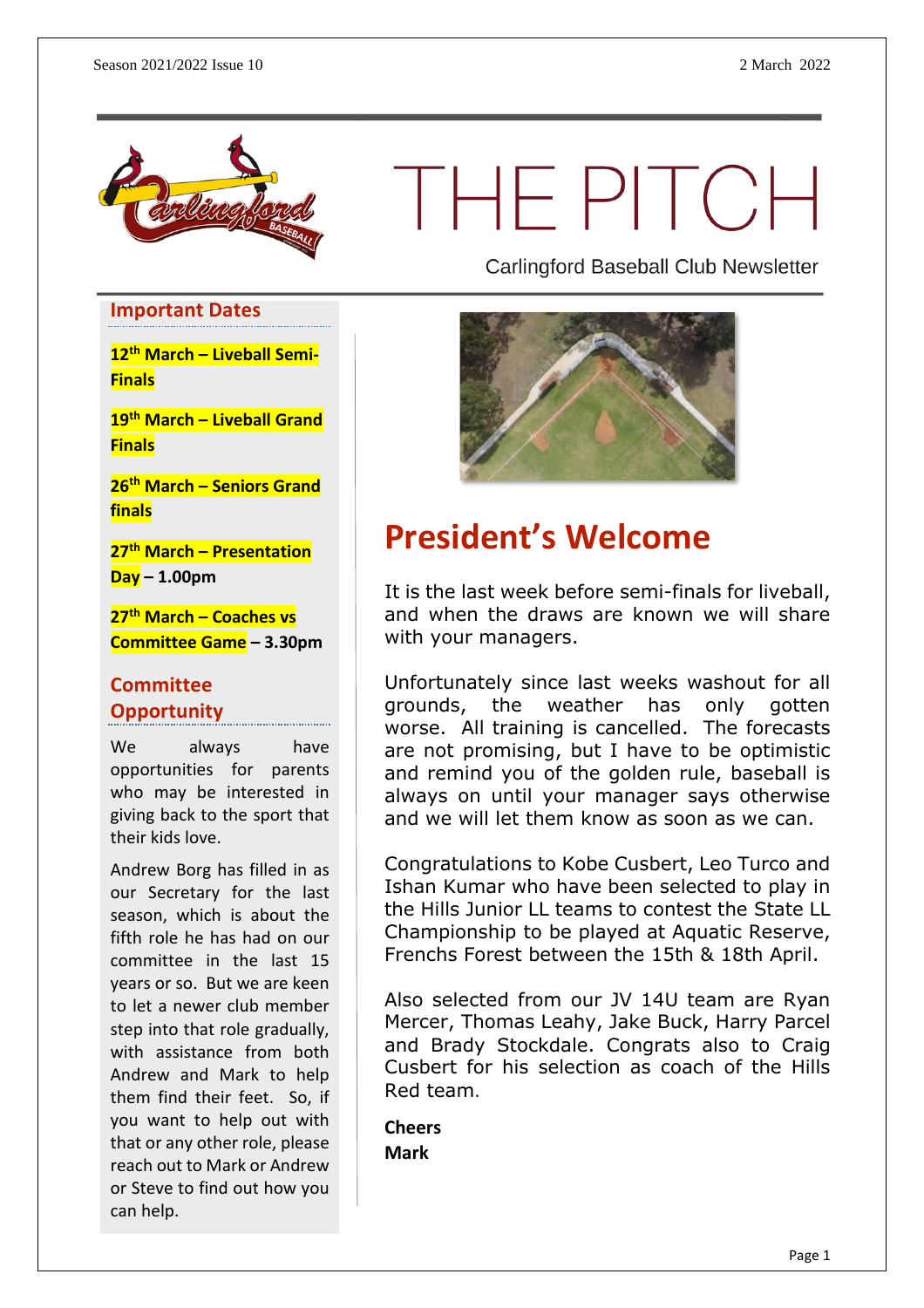#### **CANTEEN DUTY**

This week's teams are: **7.45am – 10.15am: 12U/1 10.00am – 12.15pm**: **12U/3**

**Two people are required from each team, 1 for BBQ and 1 for Canteen**



# **Results 26/02/22 – All Games Washed Out**

| 16U/1  | Barry Shipley Youth League        | Baulko/Carlo JV |
|--------|-----------------------------------|-----------------|
| 16U/3  | <b>Brian Cashmore South</b>       | Carlingford     |
| 14U/1  | Graham Hay League                 | Baulko/Carlo JV |
| 14U/3  | Peter Street League               | Baulko/Carlo    |
| 12U/1  | Ken Douglas League                | Carlingford     |
| 12U/3  | Phil Leonard League South         | Carlingford     |
| 10/11U | Jim Bergan League Minor<br>League | Carlingford     |
| 9U     | Col Daisley League TBall          | Carlingford     |
| 8U     | Wendy Vigenser League<br>TBall    | Carlingford     |
| 7U     | Akers League North TBall          | Carlingford     |

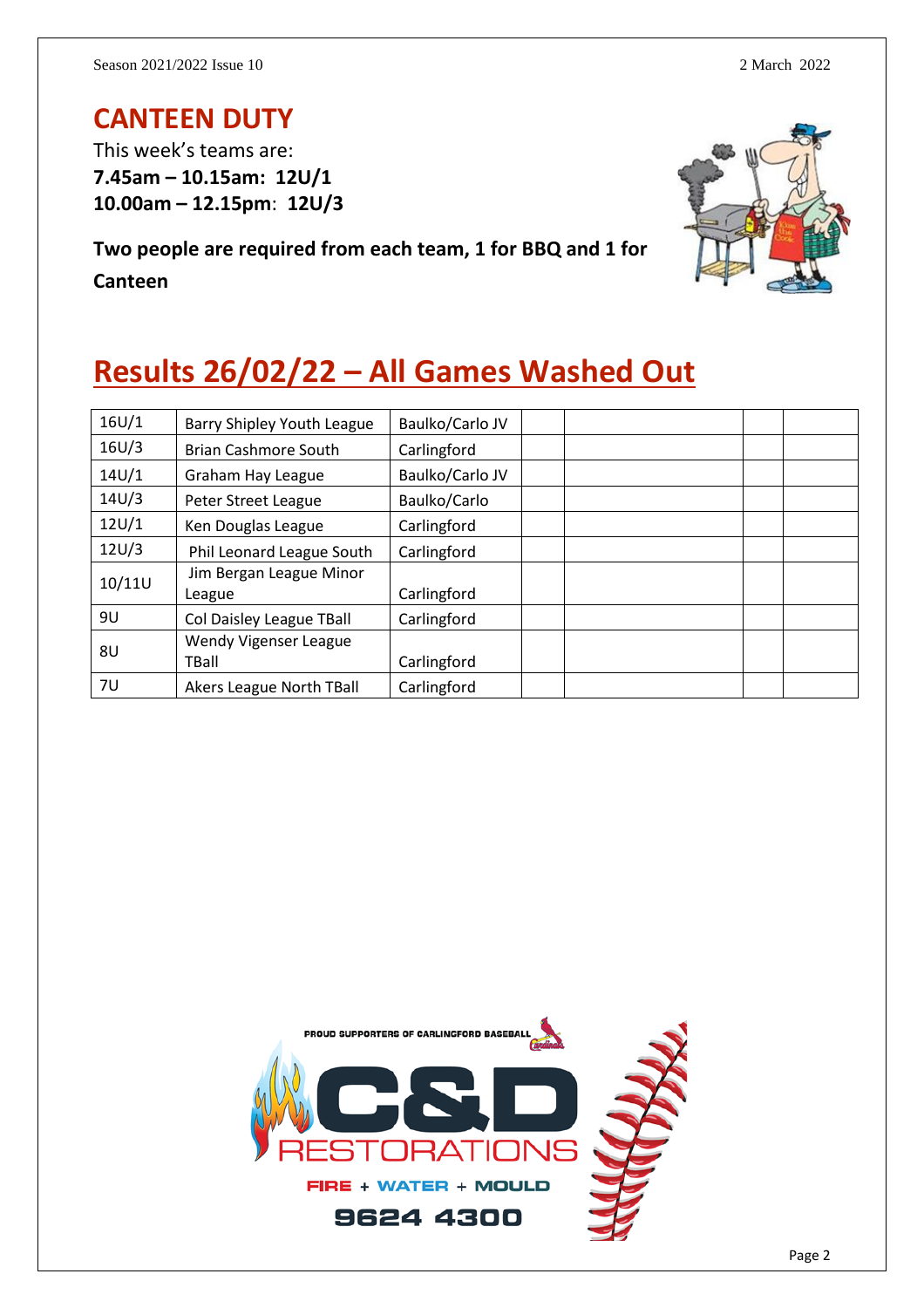# **WHO IS PLAYING THIS WEEK- Sat 5/03/2022**

#### **Juniors**

| 16U/1        | Baulko/Carlo Div 1 JV vs<br><b>CH Cavaliers</b>  | Caddies       | <b>Friday Night</b><br>7.15pm |
|--------------|--------------------------------------------------|---------------|-------------------------------|
| <b>16U/3</b> | Carlingford vs Baulkham Hills                    | Northmead 6   | 10.30am                       |
| 14U/1        | Baulko/Carlo Div 1 JV vs<br><b>Winston Hills</b> | Northmead 6   | 8.30am                        |
| 14U/3        | Baulko/Carlo vs<br><b>Quakers Hill</b>           | Kellyville 2  | 8.30am                        |
| 12U/1        | Carlingford vs<br><b>Baulkham Hills</b>          | Murray Farm 2 | 8.30am                        |
| <b>12U/3</b> | Carlingford vs<br>Kellyville                     | Murray Farm 2 | 10.30am                       |
| 10/11U       | Carlingford vs<br><b>QH Scurvyd</b>              | Corbin 3      | 10.30am                       |
| 9U           | Carlingford vs<br>Kellyville                     | Kellyville 5  | 8.30am                        |
| 8U           | Carlingford vs<br>QH Sea Pups                    | Corbin 6      | 8.30am                        |
| 7U           | Carlingford vs<br><b>CH Squires</b>              | Castle Glen 5 | 8.30am                        |

#### **Seniors**

| GI             | Carlingford vs<br><b>QH Seawolves</b> | Murray Farm | 3.45pm |
|----------------|---------------------------------------|-------------|--------|
| G <sub>2</sub> | Carlingford vs                        | <b>TBA</b>  |        |
| G <sub>3</sub> | Carlingford Redsox vs                 | <b>TBA</b>  |        |
|                | <b>Carlingford Coils vs</b>           | <b>TBA</b>  |        |
|                | Carlingford Black vs                  | <b>TBA</b>  |        |



www.centricityfinance.com.au | 0413 139 611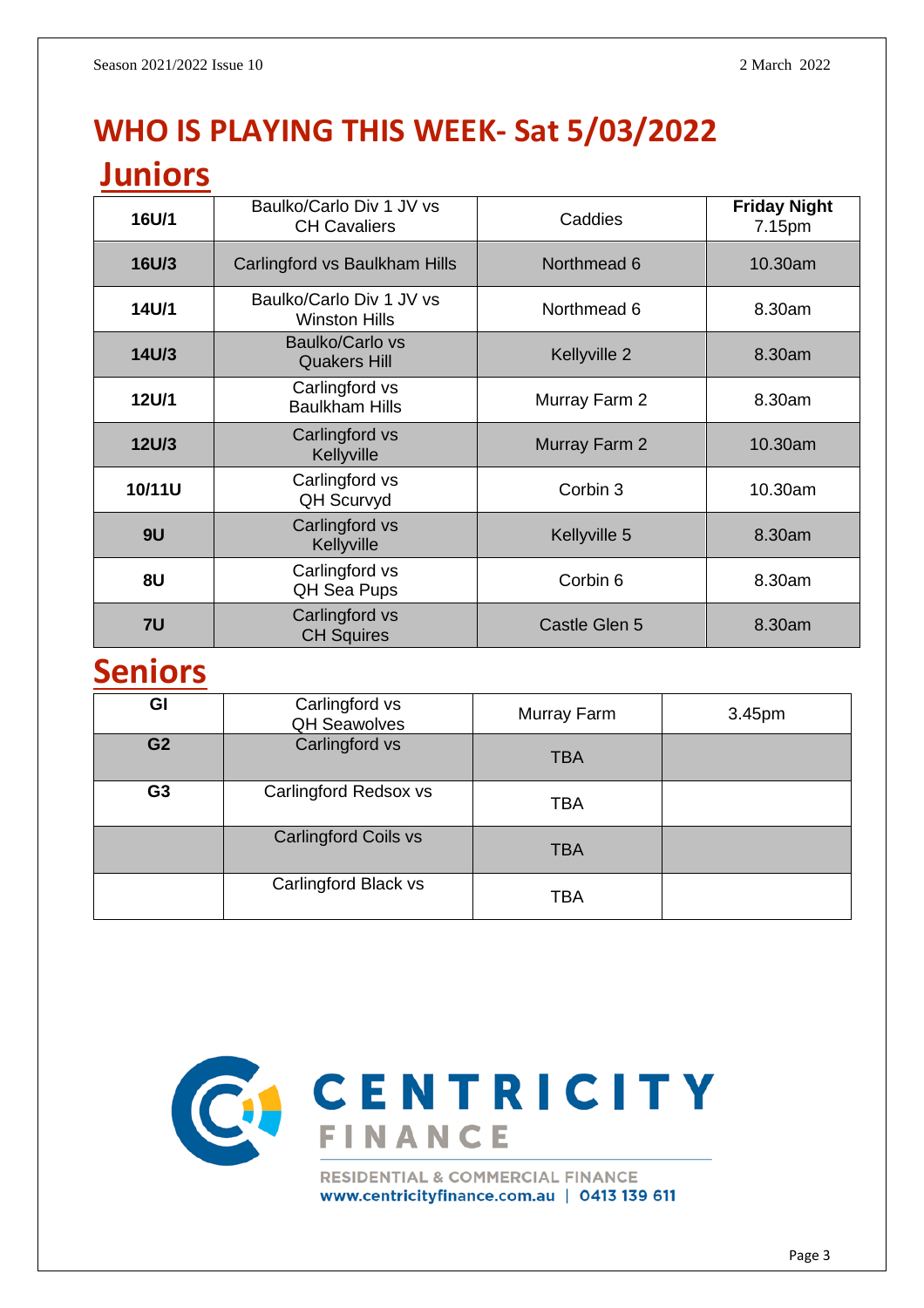#### **Uniform & Merchandise prices**

**Velcro Club Cap** - \$20

**Premium Flexifit Club Cap** - \$25

**Club Socks** - \$12

**Junior Playing Shirts** *(Included as part of registration process)*

**Seniors Sublimated Playing Shirts** - \$50

**Key Rings** - \$12

**Drink Coolers** - \$8 each or two for \$12 **Training T-Shirts (Kids)** - \$15 sizes 8-14 **Training T-Shirts (Senior)** - \$20 sizes S-5XL **Supporters Shirt** - \$30

**Club Hoodie** - \$65

**Club Supporters Jacket** - \$70

**Junior Uniform Combo Packs** *(suited for ages up to 12)* -\$50

(Uniform Manager to submit orders – these packs are NOT available in store)

- $\triangleright$  Pants (white, grey or black)
- $\triangleright$  Socks (black, red)
- $\triangleright$  Belt (to match socks)
- ➢ Pant Product basics:
	- Youth Baseball Pant
	- 100% Double Knit 12 Oz. Polyester
	- Double Knee Construction
- Five Pro-Style Belt Loops
- Zipper Fly, Town Snap Closure
- Two Double Welted Set-In Back Pockets
- 2 ½" Elastic Waistband
- Youth Inseams: XS (18"), S (20"), M (22"), L (23")
- Available in sizes  $XS(4)$ ,  $S(6)$ ,  $M(8)$ , L (10), XL (12)

These items are generally available at the Murray Farm Canteen on Saturday mornings during the summer season. Otherwise, simply email our Treasurer at [treasurer@carlingfordbaseball.com.au](mailto:treasurer@carlingfordbaseball.com.au) advising which item you would like to purchase. You will receive an email with a link

Uniform pick-ups can be arranged with our uniform officer at [uniforms@carlingfordbaseball.com.au](mailto:uniforms@carlingfordbaseball.com.au)

to pay the invoice shortly thereafter.



Thank you to Steve from Steve's Fine Meats for returning as a Sponsor for this Season. You can find Steve's Fine Meats at Shop 8/1 Carmen Drive Carlingford.